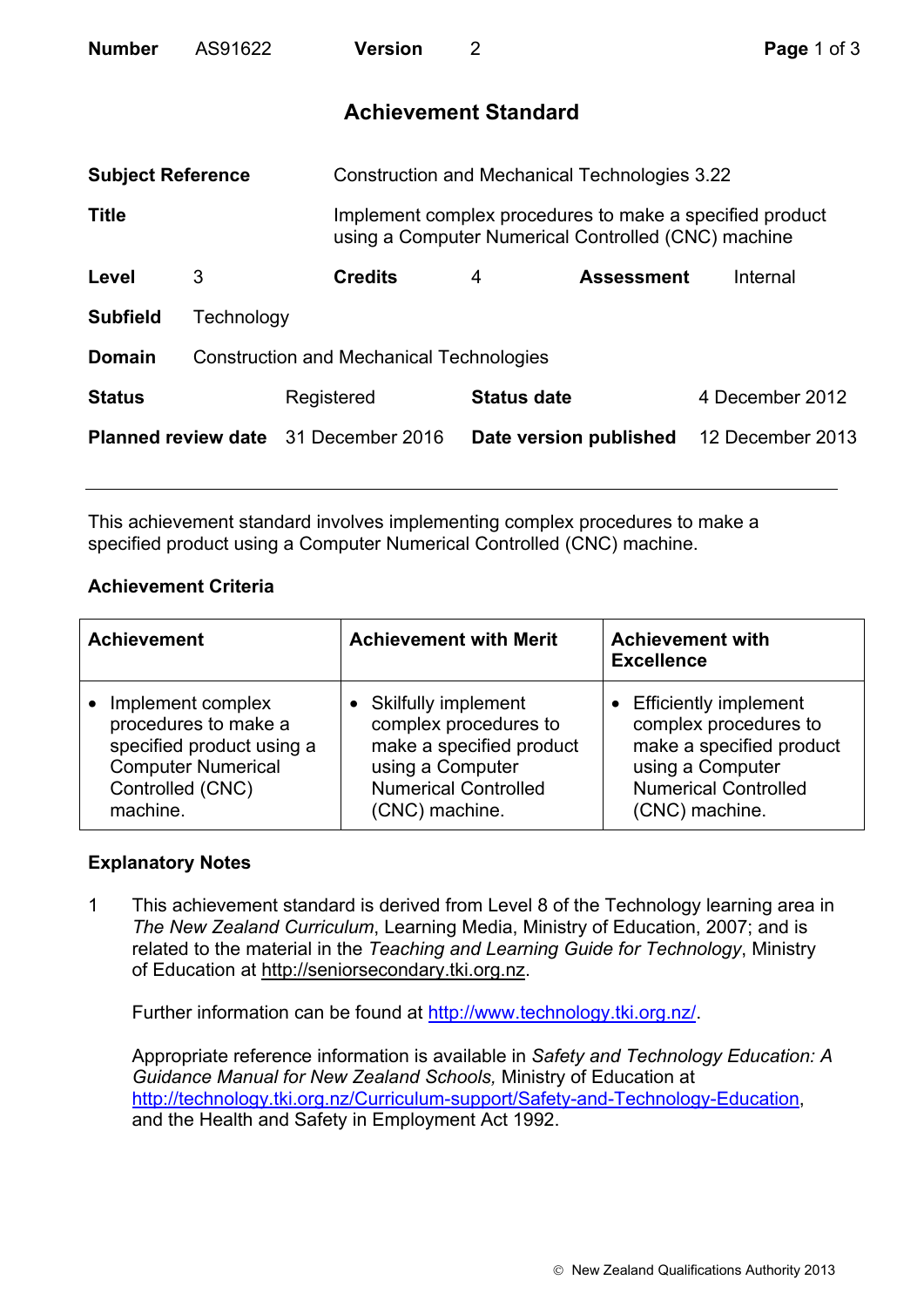- 2 *Implement complex procedures to make a specified product using a Computer Numerical Controlled (CNC) machine* involves:
	- integrating the limits of a CNC machine into a graphic representation of the desired product in a computer design setting that demonstrates an understanding of CNC programming language
	- setting up and calibrating a CNC machine to software and manufacturer requirements
	- operating a CNC machine to make a product in compliance with relevant health and safety regulations
	- evaluating a CNC machine made product against its graphic representation.

*Skilfully implement complex procedures to make a specified product using a Computer Numerical Controlled (CNC) machine* involves:

• showing independence and accuracy in undertaking the procedures.

*Efficiently implement complex procedures to make a* specified *product using a Computer Numerical Controlled (CNC) machine* involves:

- undertaking procedures in a manner that economises time, effort, tooling and materials.
- 3 *Computer Numerical Controlled (CNC) machine* refers to 2 or 3 axis cutting, routing, embroidery or prototyping equipment that receives numerical control data from a host computer.
- 4 *Specified product* refers to a product with its associated specifications. The specified product requires an understanding of CNC programming (eg G-code) to support the application of CNC machining in its development. The specified product may be a model or a component part of a larger outcome. The specifications are of sufficient rigour to allow the student to meet the standard. The specifications need to be agreed prior to the product being made. They may be teacher-given or developed in negotiation with the student.
- 5 Setting up and calibrating a CNC machine refers to such things as ensuring that the product fits the machine, setting X, Y, and Z axis positions, and choosing correct cutting tools and speeds.
- 6 Computer design setting refers to the combination of software and hardware necessary to communicate numerical control data to a Computer Numerical Controlled (CNC) machine.
- 7 Graphic representation is the final design before machining and must be of sufficient rigour to allow the student to meet the standard.
- 8 Conditions of Assessment related to this achievement standard can be found at http://ncea.tki.org.nz/Resources-for-aligned-standards/Technology/Level-3- Technology.

## **Replacement Information**

This achievement standard replaced unit standard 7534.